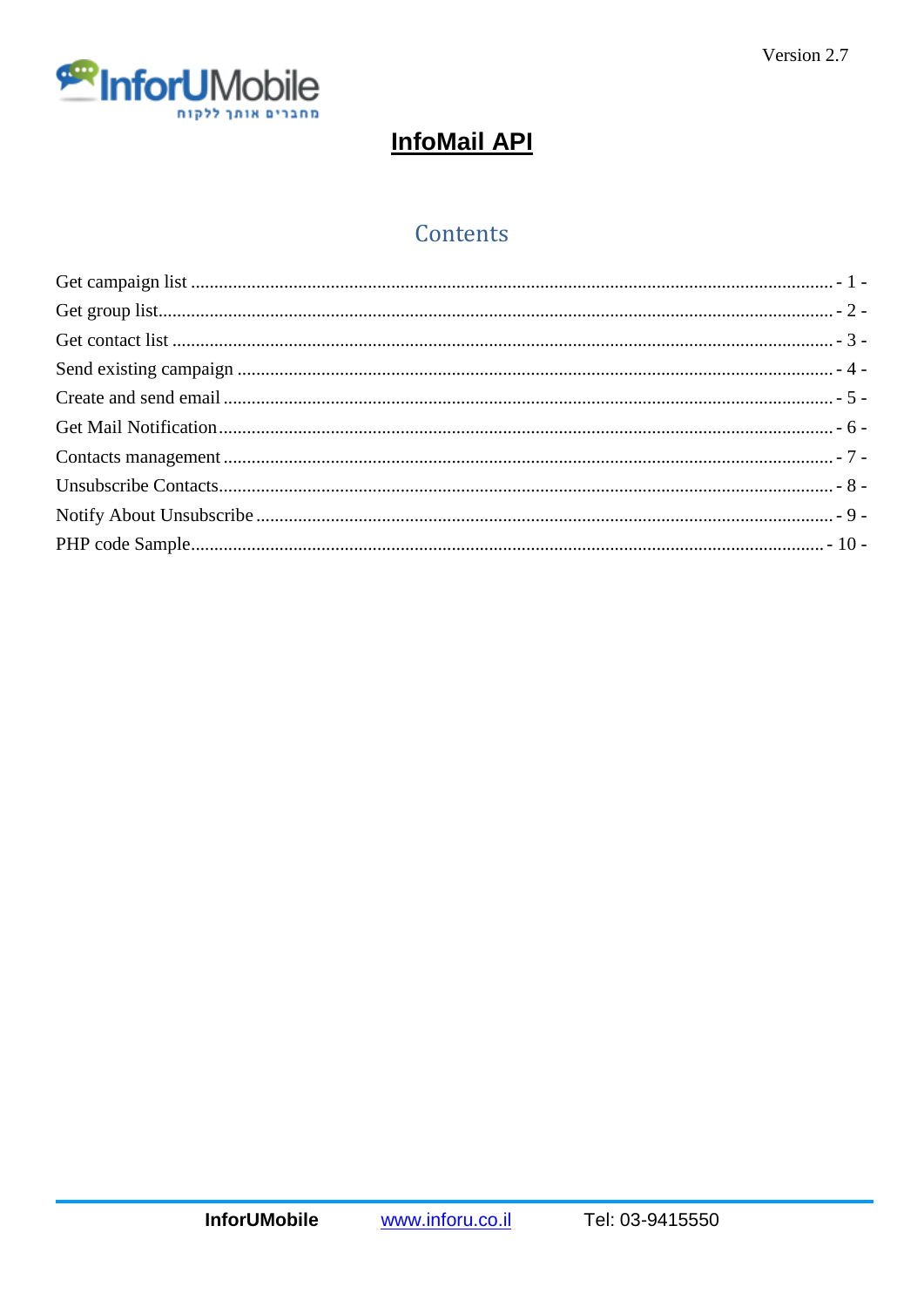

<span id="page-1-0"></span>*Important note: References must be encoded in UTF-8*

## **Get campaign list**

To retrieve a list of all the campaigns under your account submit the following request:

Perform Http Post/Get request to this URL:

<http://cloud.inforu.co.il/mail/api.php?xml=>

#### The XML is:

```
<InfoMailClient>
       <CampaignsList>
                 <User>
                     <Username>USERNAME</Username>
                     <Token>API_TOKEN</Token>
                  </User>
                  <Filters>
                     <CampaignIdList>
                             <CampaignId>25000</CampaignId>
                             <CampaignId>25001</CampaignId>
                             <CampaignId>25009</CampaignId>
                     </CampaignIdList>
                     <DateRange>
                            <StartDate>2015-03-01</StartDate>
                             <EndDate>2015-05-01</EndDate>
                     </DateRange>
                  </Filters>
       </CampaignsList>
</InfoMailClient>
```
#### **Parameters:**

- Username the Username you received to login the application.
- Token Can be found on the application Account Settings screen.
- Filters (Optional) Use this option to receive filtered information. To retrieve all information, drop the "Filters" tag.
	- $\circ$  CampaignIdList The list of specific campaign IDs for which you wish the data to be presented.
	- o DateRange Date range of sent campaigns.

```
<InfoMailResponse>
   <CampaignsList>
     <Campaigns>
       <Campaign id="1744" name="Picture Map" created="2015-06-09 16:08:45" status="submitted" totalSent="1" 
       opened="0" clicks="0" returned="0" blocked="0"/>
       <Campaign id="1738" name="Test Mail" created="2015-06-06 22:00:20" status="draft" totalSent="0" 
       opened="0" clicks="0" returned="0" blocked="0"/>
         ...
       <Campaign id="6325391" name="My second campaign" created="2015-05-07 11:16:30" status=" submitted"
       totalSent="1723" opened="420" clicks="182" returned="5" blocked="2"/>
     </Campaigns>
   </CampaignsList>
</InfoMailResponse>
```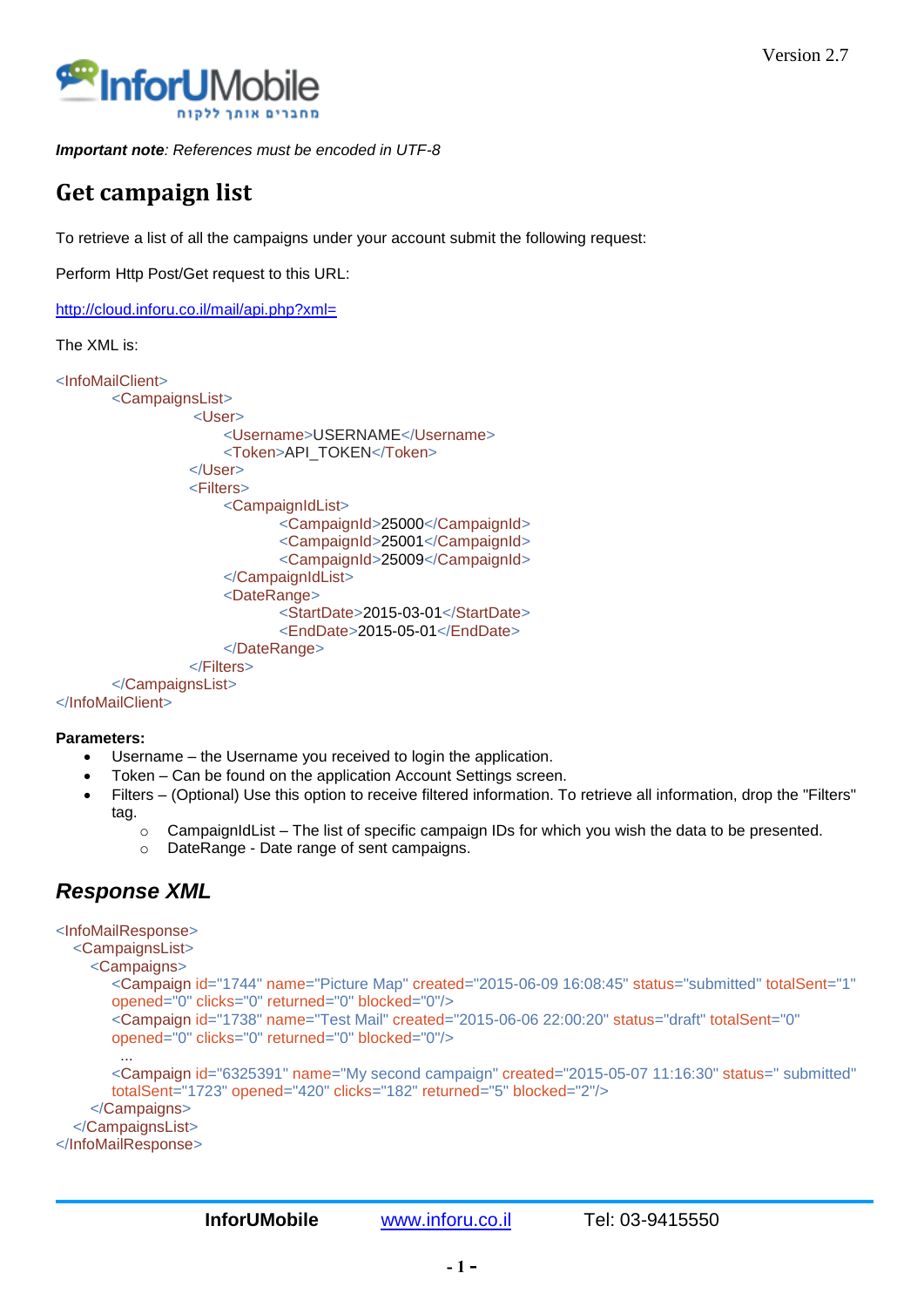

## <span id="page-2-0"></span>**Get group list**

To retrieve the list of all groups under your account submit the following request:

Perform Http Post/Get request to this URL:

<http://cloud.inforu.co.il/mail/api.php?xml=>

The XML is:

```
<InfoMailClient>
       <GroupsList>
              <User>
                     <Username> USERNAME </Username>
                     <Token> API_TOKEN </Token>
              </User>
       </GroupsList>
</InfoMailClient>
```
### **Parameters:**

- Username the Username you received to login the application.
- Token Can be found on the application Account Settings screen.

```
Response XML
<InfoMailResponse>
       <GroupsList>
            <Groups>
                <Group id="82" name="TEST 123" contacts="1"/>
        <Group id="81" name="TEST 123" contacts="0"/>
        <Group id="80" name="TEST 123" contacts="0"/>
            </Groups>
       </GroupsList>
</InfoMailResponse>
```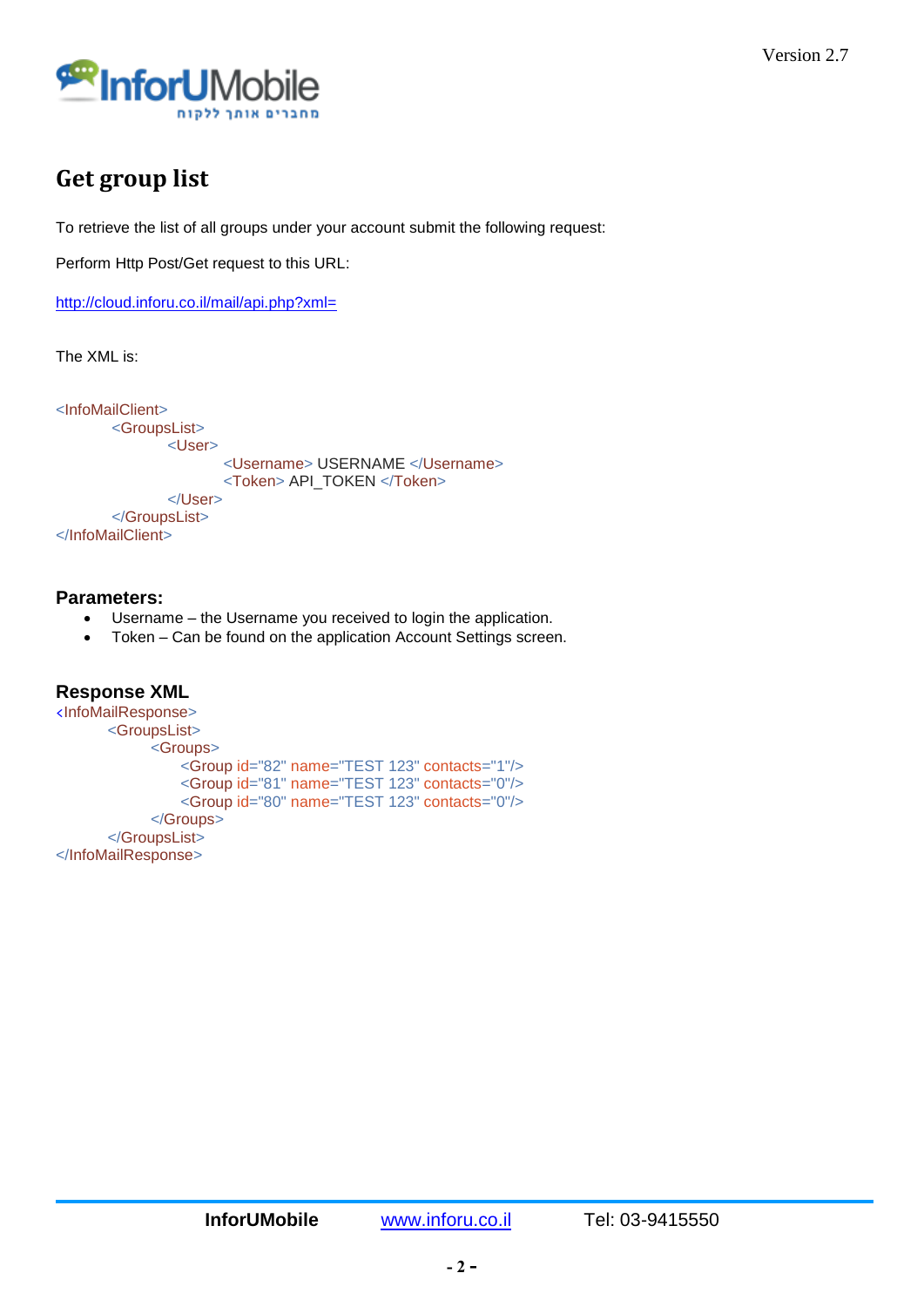

## <span id="page-3-0"></span>**Get contact list**

To retrieve the list of all contacts affiliated to a Group under your account submit the following request:

Perform Http Post/Get request to this URL:

<http://cloud.inforu.co.il/mail/api.php?xml=>

The XML is:

```
<InfoMailClient>
       <ContactsList>
                   <User>
                      <Username>USERNAME</Username>
                      <Token>API_TOKEN</Token>
                 \epsilon/User
                  <Parameters>
                             <GroupID>399</GroupID>
                             <PageSize>50</PageSize>
                             <PageNumber>1</PageNumber>
                  </Parameters>
       </ContactsList >
</InfoMailClient>
```
#### **Parameters:**

- Username the Username you received to login the application.
- Token Can be found on the application Account Settings screen.
- GroupID The ID of the group of which you wish to retrieve the contacts from. For all contacts, regardless of the groups they are affiliated to state 0.
- PageSize The number of contact entries that will be stated per page.
- PageNumber –Contacts are presented in alphabetical order from A to Z. Page Number represents the page you wish to be displayed.

```
<InfoMailResponse>
       <ContactsList>
               <Count>3</Count>
               <Pages>1</Pages>
               <Contacts>
                       <Contact id="54539937" email="test1@test.com" created="2016-03-17 
                       15:41:18" fname="dav" lname="" birthday="0000-00-00" gender="" date1="0000-00-
                       00" var1="" var2="" var3="" var4="" var5="" var6="" var7="" var8="" var9="" var10=""/>
                       <Contact id="54539939" email="test2@test.com" created="2016-03-17 
                       15:41:25" fname="avi" lname="" birthday="0000-00-00" gender="" date1="0000-00-
                       00" var1="" var2="" var3="" var4="" var5="" var6="" var7="" var8="" var9="" var10=""/>
                       <Contact id="54539941" email="test3@test.com" created="2016-03-17 
                       15:41:32" fname="" lname="" birthday="0000-00-00" gender="" date1="0000-00-
                       00" var1="" var2="" var3="" var4="" var5="" var6="" var7="" var8="" var9="" var10=""/>
               </Contacts>
       </ContactsList>
</InfoMailResponse>
```

```
Parameters:
```
- Count The number of contacts affiliated to a certain group.
- Pages The number of pages that exist given the Page Size you defined.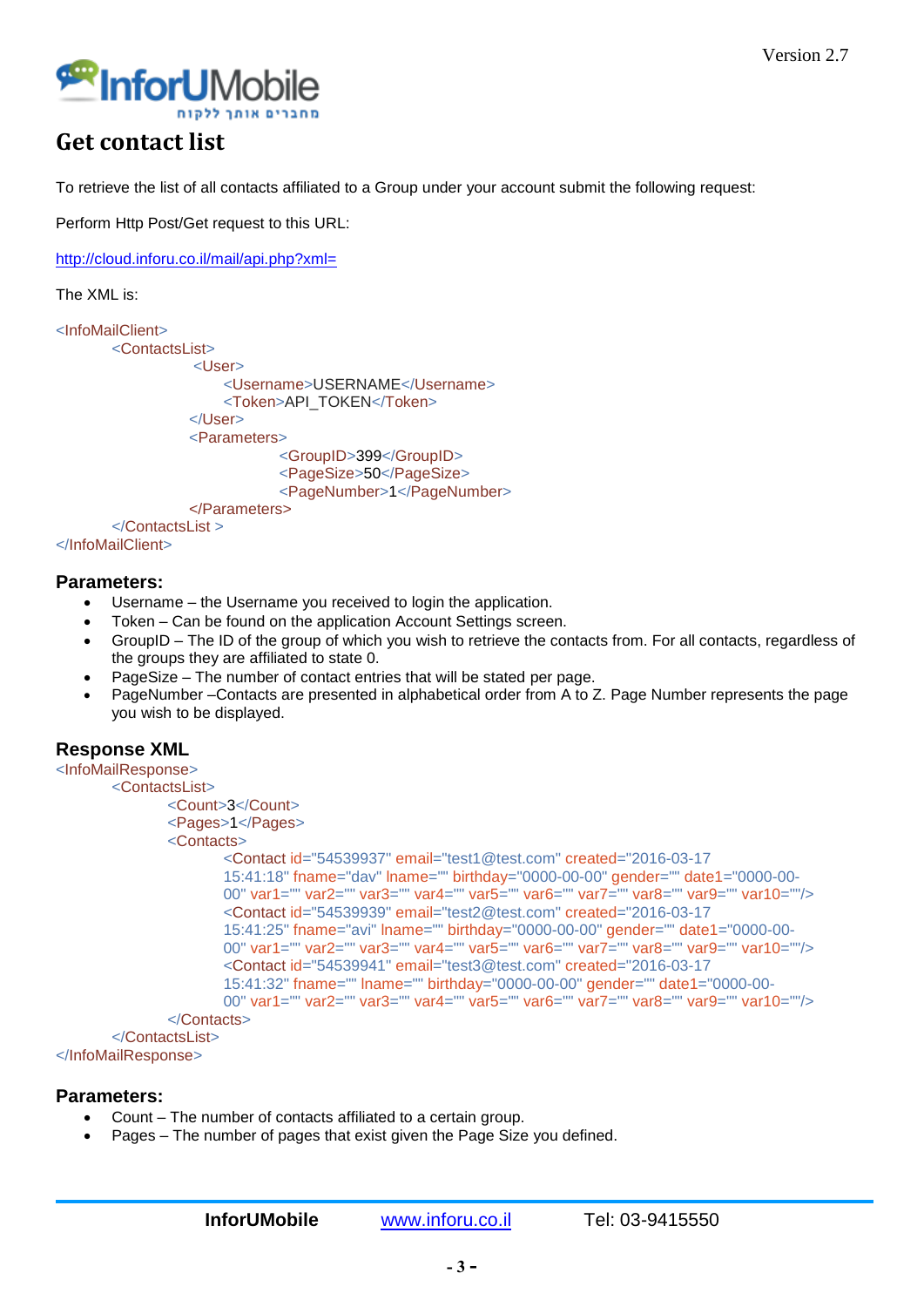

# <span id="page-4-0"></span>**Send existing campaign**

To send an existing campaign to contacts submit the following request: Perform an Http Post/Get request to this URL:

<http://cloud.inforu.co.il/mail/api.php?xml=>

```
The XML is:
```

```
<InfoMailClient>
       <SendEmails>
              <User>
                     <Username>USERNAME</Username>
                     <Token>API_TOKEN</Token>
              </User>
              <Campaign>
                     <Id>CAMPAIGN_ID</Id>
                     <Duplicate>FALSE</Duplicate>
                     <ScheduledSending>2013-10-24 10:55:17</ScheduledSending>
                     <CampaignName>new campaign name</CampaignName>
              </Campaign>
              <Recipients UpdateContactsData="TRUE" >
                     <Group id="1" />
                     <Email address="example1@example.com" fname="David" lname="Cohen" />
                     <Email address="example2@example.com" var1="fun" var4="tel aviv" />
                     <Email address="example2@example.com" />
              </Recipients>
       </SendEmails>
</InfoMailClient>
```
### **Parameters:**

- Username the Username you received to login the application.
- Token Can be found on the application Account Settings screen.
- ID The ID of the requested campaign that was receive by calling the **CampaignsList** API
- Duplicate
	- $\circ$  TRUE Duplicates the existing campaign and creates a new one
	- o FALSE Sends recipients the same campaign
- ScheduledSending (Optional) A feature that allows sending the campaign at a later, predefined, time.
- CampaignName (Optional) If Duplicate = TRUE you can set a new campaign name**.**

```
<InfoMailResponse>
        <SendEmails>
               <Status>STATUS</Status>
              <CampaignId>CAMPAIGNID</CampaignId>
               <TotalValidContacts>TOTALVALIDCONTACTS</TotalValidContacts>
       </SendEmails>
</InfoMailResponse>
```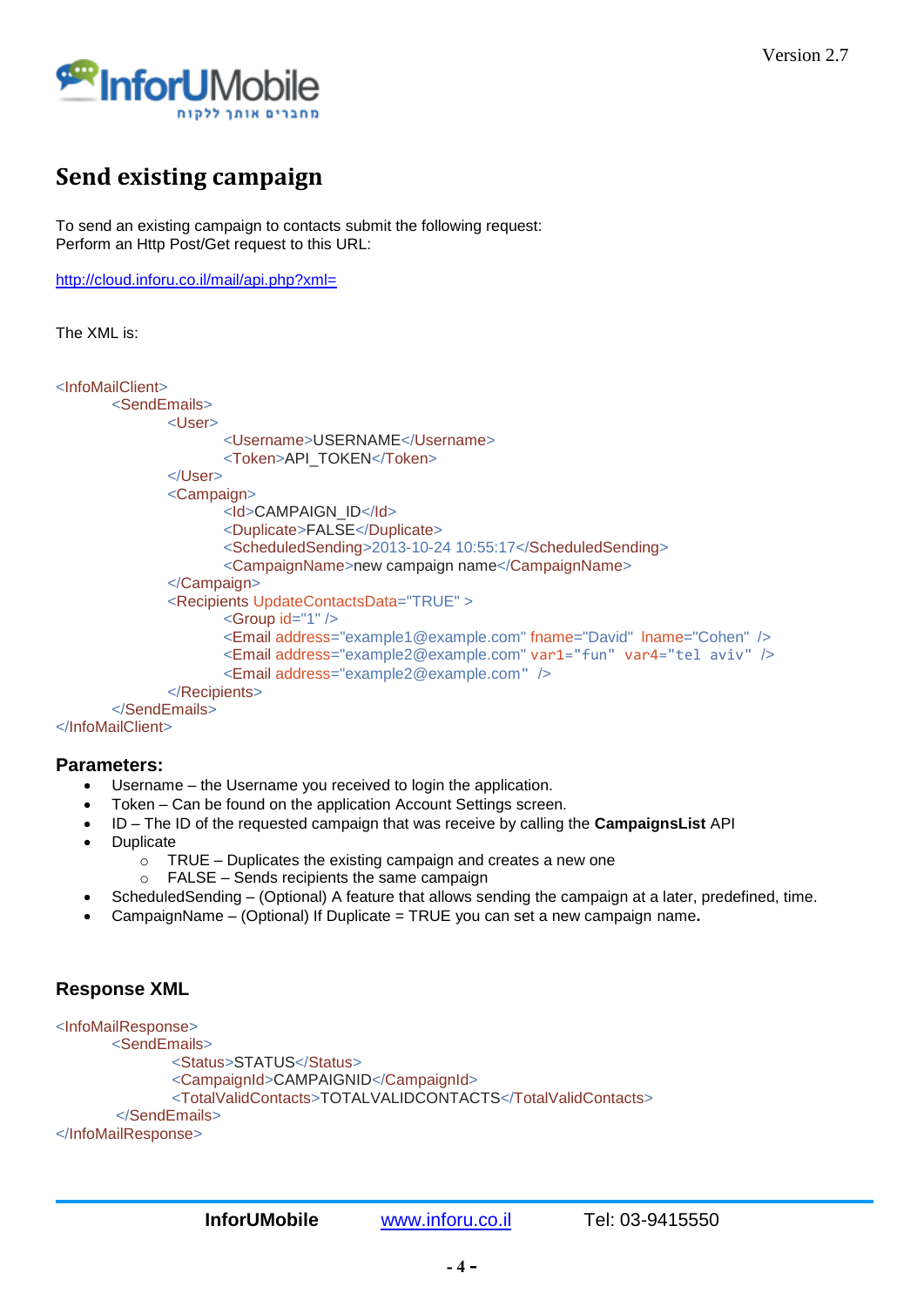

## <span id="page-5-0"></span>**Create and send email**

Perform an Http Post/Get request to URL: <http://cloud.inforu.co.il/mail/api.php?xml=>

The XML is:

```
<InfoMailClient>
       <SendEmails>
              <User>
                     <Username>USERNAME</Username>
                     <Token>API_TOKEN</Token>
              </User>
              <Message>
                     <CampaignName>The name of the Campaign</CampaignName>
                     <FromAddress>example@example.com</FromAddress>
                     <FromName>From...</FromName>
                     <EmbeddedImages>TRUE</EmbeddedImages>
                     <ScheduledSending>2013-09-20 15:16:17</ScheduledSending>
                     <Subject><![CDATA[Hello [#fname#]...]]></Subject>
                     <Body><![CDATA[<p>Congratulations on your birthday - the [#var1#]...</p>]]></Body>
              </Message>
              <Recipients>
                     <Group id="1" />
                     <Email address="example1@example.com" fname="David" lname="Cohen" />
                     <Email address="example2@example.com" var1="fun" var4="tel aviv" />
                     <Email address="example2@example.com" />
              </Recipients>
              <Attachments>
                     <Attachment name="Example" url="http://example.co.il/uploads/users/4/1.pdf"/>
              </Attachments>
       </SendEmails>
</InfoMailClient>
```
### **Parameters:**

- Username The Username you received to login the application.
- Token Can be found on the application Account Settings screen.
- CampaignName The campaign name which will appear in your reports.
- FromAddress The sender's email address to which the mailing recipients will be able to reply ("Reply" to).
- FromName The name which will appear below ("From") in the preview of the recipients' inboxes.
- EmbeddedImages Allows sending the campaign with the pictures attached as an attachment automatically displayed in the recipients' inboxes (Optional, please contact sales to receive a quote)
- ScheduledSending Allows sending the campaign at a later, predefined, time.
- Subject The Subject line that will appear in the mailing preview of the recipients' inboxes.
- Body The campaign that you wish to send
- Group id The group number to which you wish to send the campaign (can be found of the Mailing Lists screen of the application)
- Email The Email addresses to which you wish to send the campaign, you can add parameters: fname, lname, birthday, gender, var1 - var10 (see detailed explanation under the Contacts management function)
- Attachment The file to be attached to an email.
	- name the file name that will be shown in the email as an attachment (.pdf will be added automatically)

url – The URL address of the file. Only PDF files allowed, maximum number per campaign – 2, up to 300K each.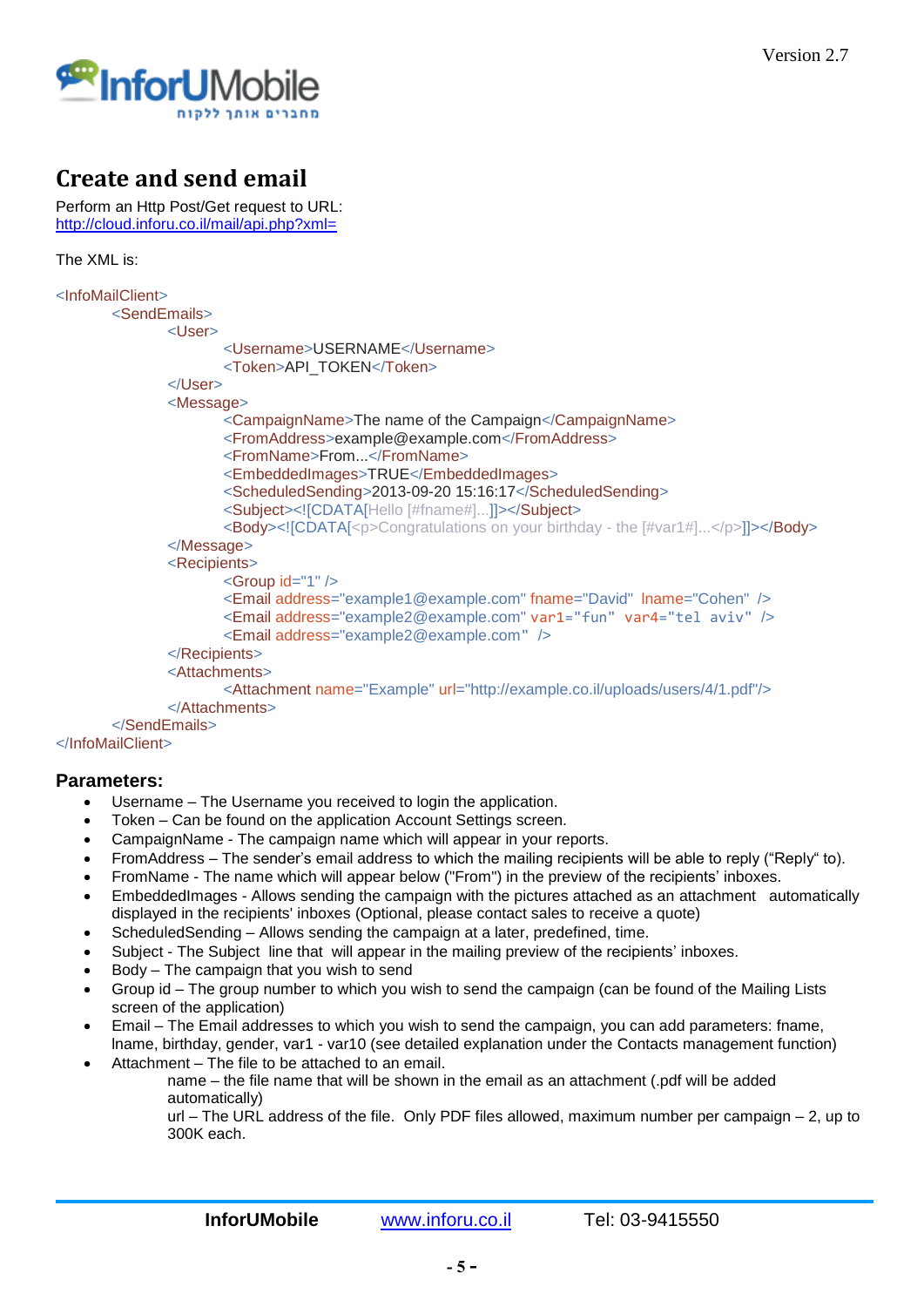

## **Response XML**

```
<InfoMailResponse>
        <SendEmails>
               <Status>STATUS</Status>
               <CampaignId>CAMPAIGNID</CampaignId>
               <TotalValidContacts>TOTALVALIDCONTACTS</TotalValidContacts>
        </SendEmails>
</InfoMailResponse>
```
## <span id="page-6-0"></span>**Get Mail Notification**

```
http://cloud.inforu.co.il/mail/api.php?xml=
The XML is: 
<InfoMailClient>
       <GetMailNotification>
              <User>
                     <Username>USERNAME</Username>
                     <Token>API_TOKEN</Token>
              </User>
              <BatchSize>500</BatchSize>
       </GetMailNotification>
</InfoMailClient>
```
### **Parameters:**

- Username The Username you received to login the application.
- Token Can be found on the application Account Settings screen.
- BatchSize The number of maximum notification records.

```
<InfoMailResponse>
       <GetMailNotification>
               <ClientNotifications>
                        <ClientNotification>
                              <Datetime>2015-04-06 12:22</Datetime>
                              <CampaignId>63625</CampaignId>
                              <Email>moshe@gmail.com</Email>
                              <Action>DSN</Action>
                               <Value>2.0.0</Value>
                               <MoreInfo>sent</MoreInfo>
                        </ClientNotification>
                       <ClientNotification>
                              <Datetime>2015-04-10 10:22</Datetime>
                              <CampaignId>63625</CampaignId>
                              <Email>david@gmail.com</Email>
                              <Action>Click</Action>
                               <Value> http://www.example.com/someLink.html</Value>
                        </ClientNotification>
               </ClientNotifications>
       </GetMailNotification>
</InfoMailResponse>
```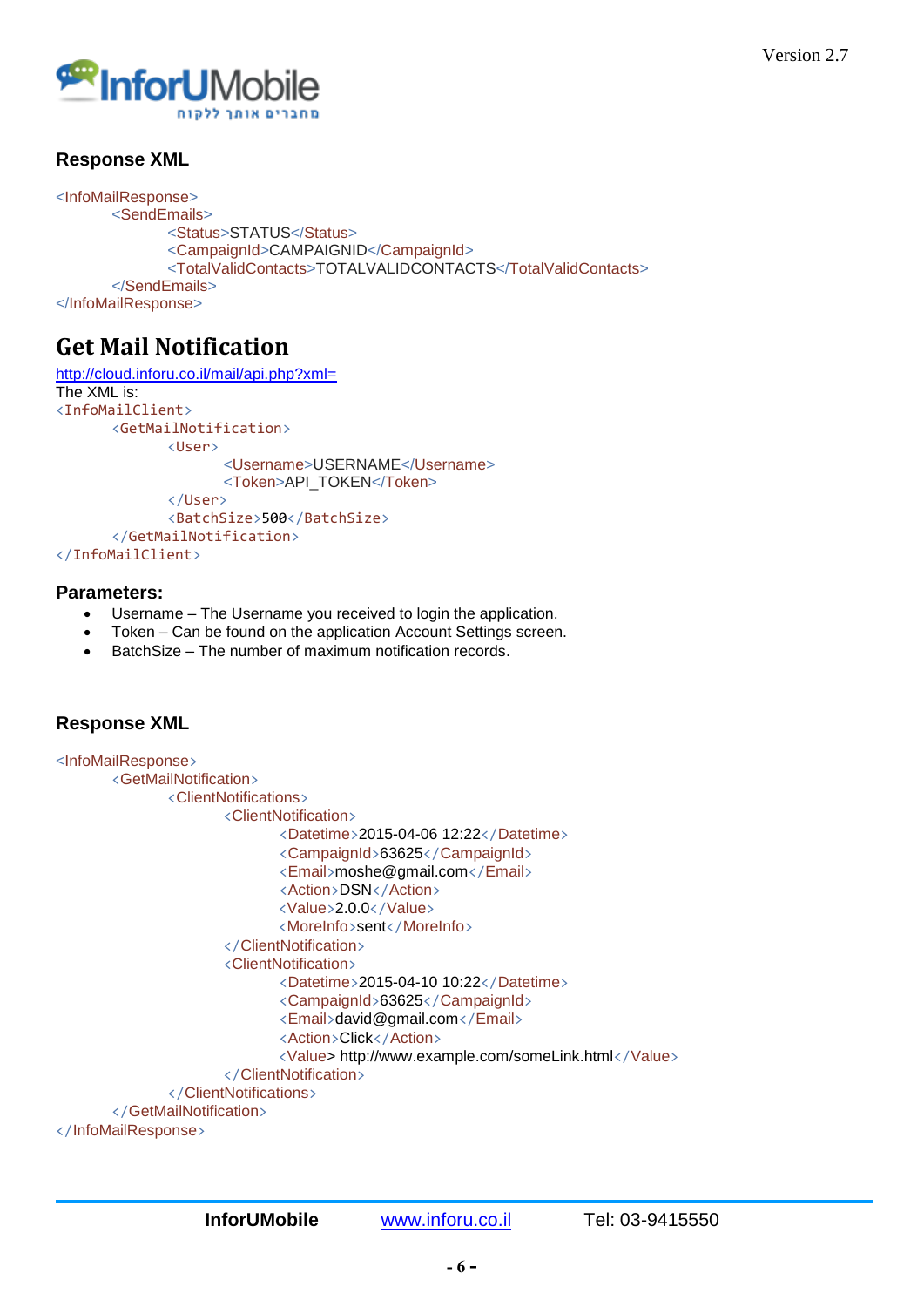

### **Parameters:**

| <b>Action:</b>  | Dsn               | <b>Dpen</b>        | <b>Click</b>           | Return                                      | Unsubscribe |
|-----------------|-------------------|--------------------|------------------------|---------------------------------------------|-------------|
| <b>Values</b>   | 2.0.0/4.0.0/5.0.0 | desktop<br>\mobile | http://www.example.com | <b>Customer Request</b><br>24/06/2015 14:54 | request     |
| <b>Morelnfo</b> | Sent/ deferred    |                    |                        |                                             |             |

## <span id="page-7-0"></span>**Contacts management**

To add or remove contacts from a group submit an Http Post/Get request to this URL:

```
http://cloud.inforu.co.il/mail/api.php?xml=
```

```
The XML is: 
<InfoMailClient>
      <UpdateContacts>
             <User>
                    <Username>USERNAME</Username>
                    <Token>API_TOKEN</Token>
             </User>
             <Contacts handleEvents="true">
                    <Contact fname="david" lname="smith" birthday="1981-07-20" gender="f"
                    email="example1@exmaple.com" addToGroupName=" Important customers"/>
                    <Contact var1="fun" var4="tel aviv" date1="1998-11-09"
                    email="example2@exmaple.com" fname="or" addToGroup="2"
                   removeFromGroup="2"/>
             </Contacts>
      </UpdateContacts>
</InfoMailClient>
```
### **Parameters:**

- Username The Username you received to login the application.
- Token Can be found on the application Account Settings screen.
- Contact email There is a list of attributes that can be used while creating or updating contacts:
	- o fname- First name
	- o lname- Last name
	- o birthday- Date of Birth (format "YYYY-MM-DD").
	- o gender- "M" for male and "F" for a female.
	- o date1- Additional date field type (format "YYYY-MM-DD").
	- o var1:var10 There are 10 additional fields that are available. Before using these fields you need to create them in the application on the Field Management screen.
	- $\circ$  addToGroup- The ID of the group to which you wish to add the contacts. Can be found on the List Management screen of the application.
	- $\circ$  addToGroupName Adds a contact to a group with specifying the group's name. If the group does not exist it will be created automatically.
	- $\circ$  removeFromGroup- The ID of the group you wish the contact to be removed from. Can be found on the List Management screen of the application.
	- o \* Only email parameter is obligatory when sending the request. Other parameters can be added or omitted.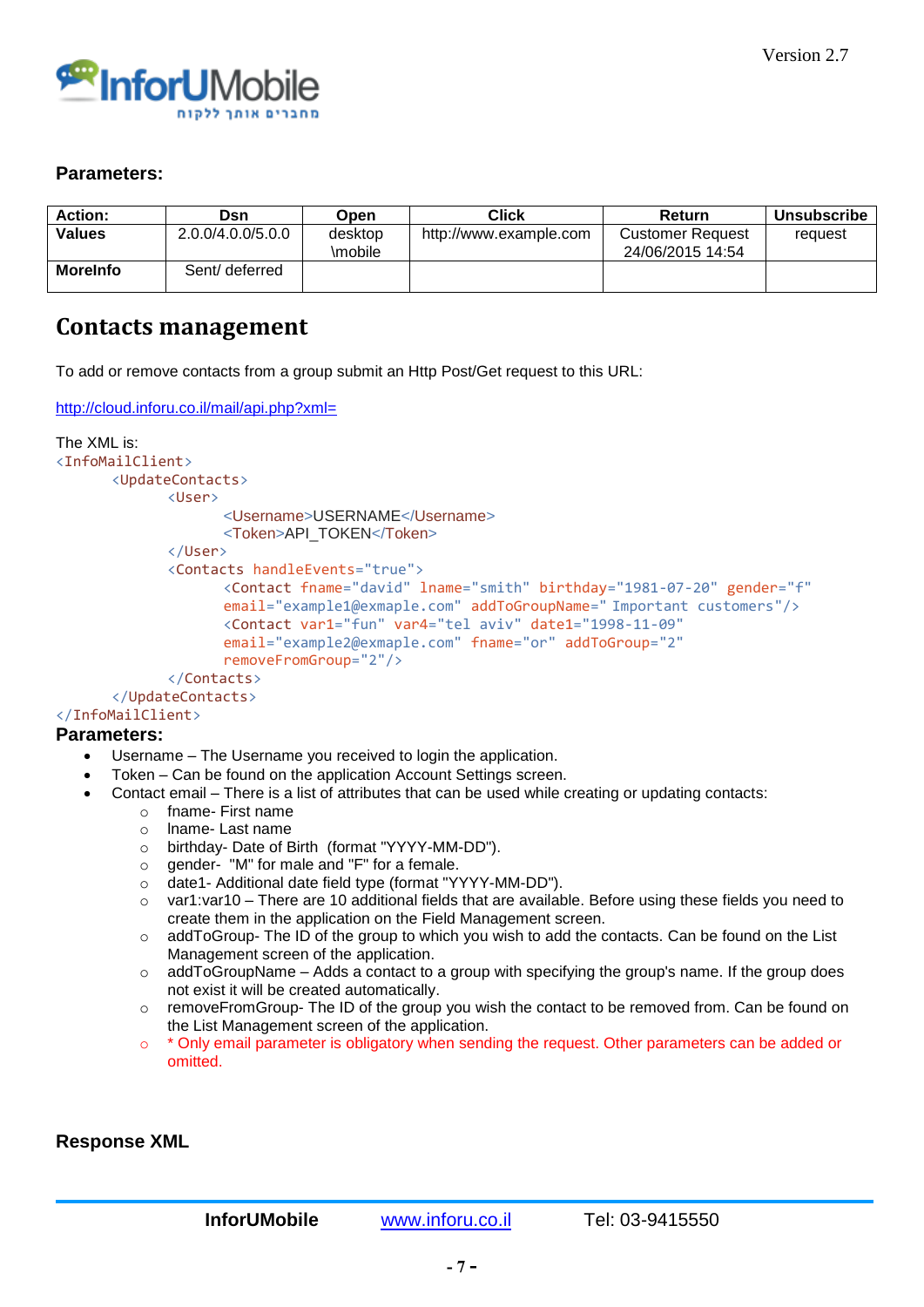

<InfoMailResponse> <UpdateContacts> <Status>Success</Status> </UpdateContacts> </InfoMailResponse>

## <span id="page-8-0"></span>**Unsubscribe Contacts**

To Unsubscribe contacts from your account submit the following request: Unsubscribed email addresses will be blocked and no attempts to send them emails from the account will be made.

Perform an Http Post/Get request to this URL:

<http://cloud.inforu.co.il/mail/api.php?xml=>

The XML is:

```
<InfoMailClient>
       <UpdateRemovedContacts>
              <User>
                     <Username> USERNAME </Username>
                     <Token> API_TOKEN </Token>
              </User>
              <Contacts>
                     <Contact email="contact1@example.com" />
                     <Contact email="contact2@example.com" />
              </Contacts>
       </UpdateRemovedContacts>
</InfoMailClient>
```
### **Parameters:**

- Username The Username you received to login the application.
- Token Can be found on the application Account Settings screen.
- Contact email The Email address you wish to remove

## **Response XML**

```
<InfoMailResponse>
      <UpdateRemovedContacts>
             <Status>Success</Status>
             <Removed>1</Removed>
              <NotRemoved>2</NotRemoved>
             <NotRemovedList>
                    <Email>contact1@example</Email>
                    <Email>contact.example.com</Email>
             </NotRemovedList>
      </UpdateRemovedContacts>
```
</InfoMailResponse>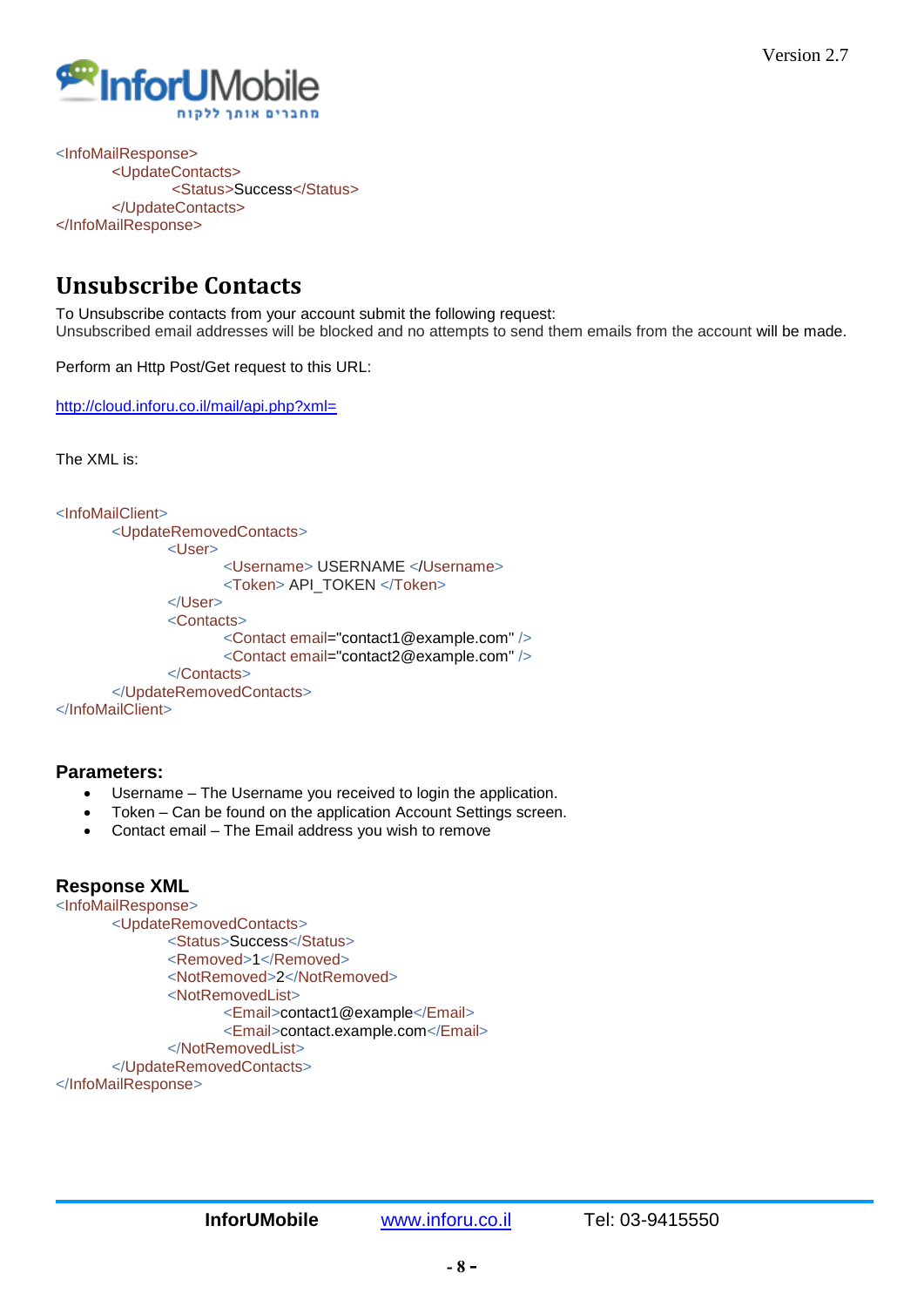

## <span id="page-9-0"></span>**Notify About Unsubscribe**

If you are interested to receiving an update at the time of Unsubscribe of the recipient, please contact our customer service and provide us the URL It sends an update.

POST XML is:

<InfoMailClient> <ContactsRemoved> <contact email="contact1@example.com"/> </ContactsRemoved> </InfoMailClient>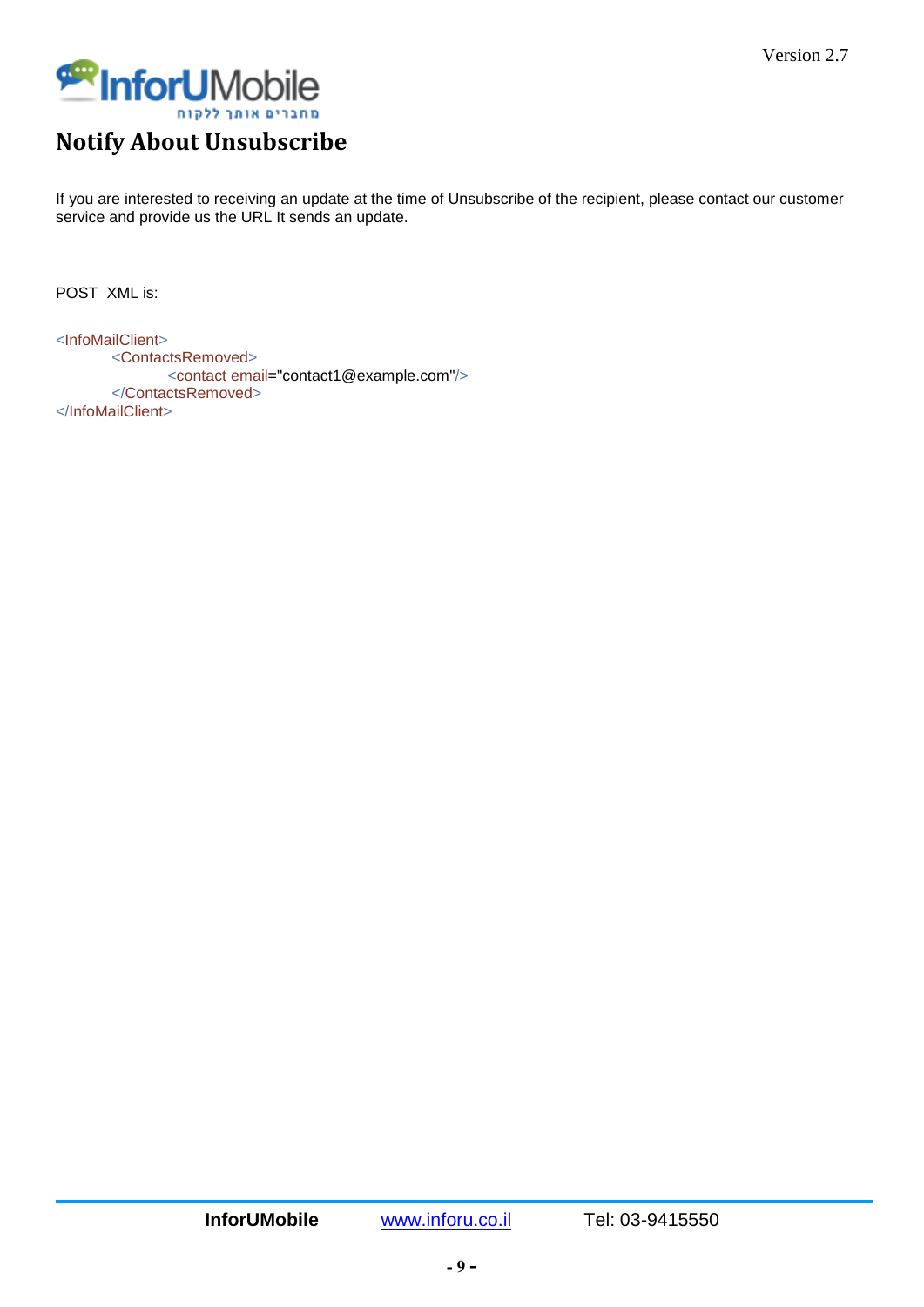

## <span id="page-10-0"></span>**PHP code Sample**

Create and send email

<?php

```
$xml = '<InfoMailClient>
              <SendEmails>
                     <User>
                            <Username>YOUR INFOMAIL USERNAME</Username>
                            <Token>YOUR INFOMAIL API TOKEN</Token>
                     </User>
                     <Message>
                            <CampaignName>The name of the Campaign</CampaignName>
                            <FromAddress>YOUR EMAIL</FromAddress>
                            <FromName>YOUR NAME</FromName>
                            <Subject><![CDATA[EMAIL SUBJECT]]></Subject>
                            <Body><![CDATA[EMAIL BODY]]></Body>
                     </Message>
                     <Recipients>
                            <Email address="example@exmaple.com" />
                     </Recipients>
              </SendEmails>
       </InfoMailClient>
';
$ch = curl\_init();
,'http://cloud.inforu.co.il/mail/api.php?xml='.urlencode($xml));
curl_setopt($ch,CURLOPT_RETURNTRANSFER,1);
curl_exec($ch);
curl_close($ch);
```
?>